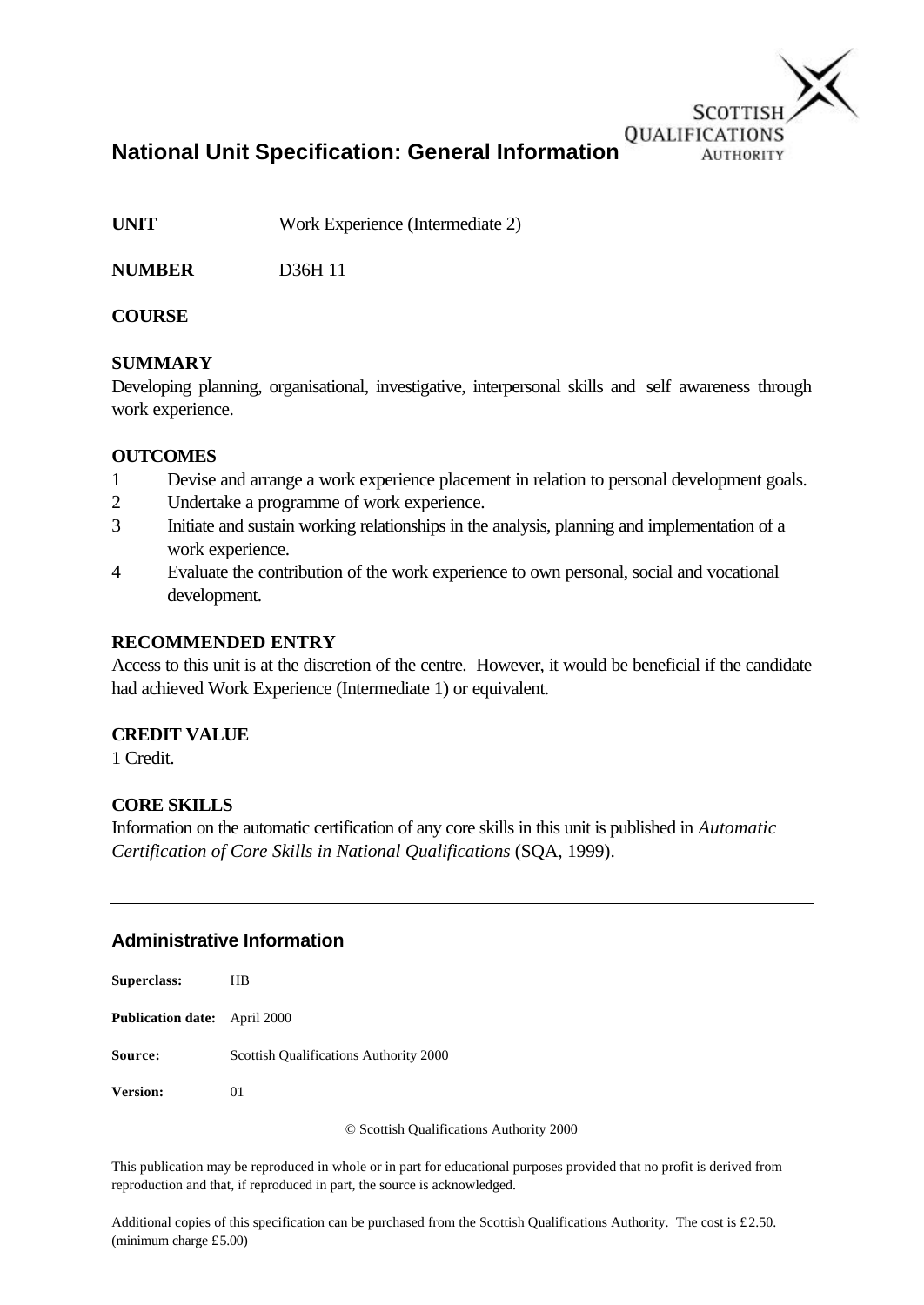# **National unit specification: statement of standards**

**UNIT** Work Experience (Intermediate 2)

Acceptable performance in this unit will be the satisfactory achievement of the standards set out in this part of the unit specification. All sections of the statement of standards are mandatory and cannot be altered without reference to the Scottish Qualifications Authority.

## **OUTCOME 1**

Devise and arrange a work experience placement in relation to personal development goals.

### **Performance Criteria**

- a) An initial self-assessment clearly identifies qualities and skills and realistic personal goals are set.
- b) Information from a range of sources is used effectively to aid the arranging of a work placement.
- c) A work placement is selected which is relevant to personal qualities, skills and goals and which takes into consideration problems and consequences associated with different choices.
- d) Taking account of own and others' strengths, a detailed step-by-step application process for the work experience placement is devised and implemented.
- e) The placement contract is negotiated effectively and includes agreed plans for provision for conducting a work-based project whilst on placement.
- f) Required preparations for implementing the work experience are accurate and complete in terms of gathering essential information.
- g) Resources required to plan and implement the work experience placement and the project are selected and obtained.
- h) Arrangements are confirmed clearly and accurately.

### **Note on range for the outcome**

Essential information: dates; working hours; initial contact; location.

## **Evidence Requirements**

PC (a) An initial self assessment.

PCs (b)-(h) Written and/or oral evidence for one work experience placement.

## **OUTCOME 2**

Undertake a programme of work experience.

### **Performance Criteria**

- a) A mutually agreed programme of work is planned effectively which includes practising vocational skills.
- b) The programme is implemented according to the contract, with the candidate organising his/her work independently and effectively.
- c) The work-based project is implemented effectively and according to plan.
- d) Placement requirements and appropriate health, safety and hygiene requirements are observed at all times.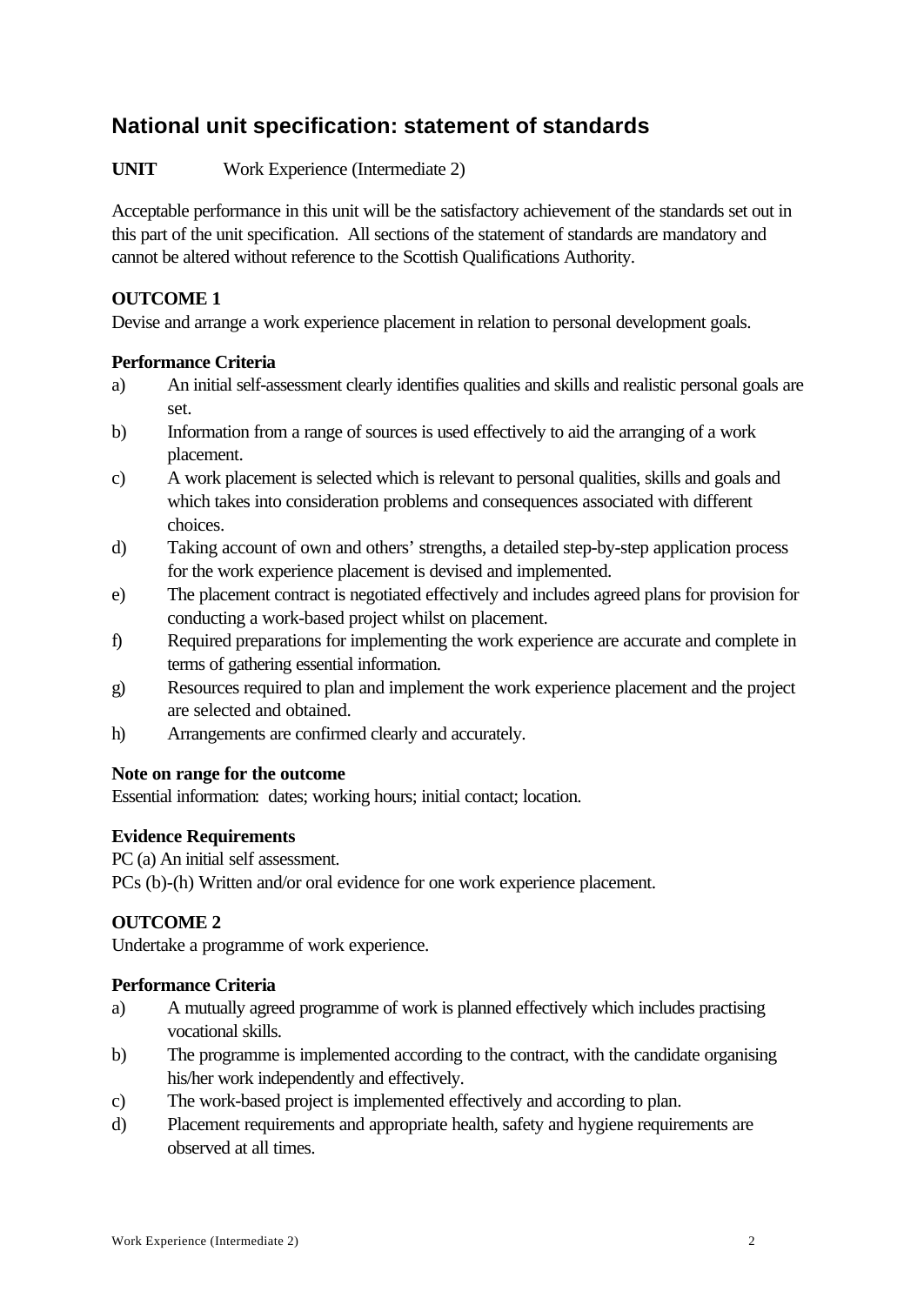# **National unit specification: statement of standards (cont)**

**UNIT** Work Experience (Intermediate 2)

e) Flexibility of approach and problem solving are demonstrated clearly.

#### **Note on range for the outcome**

Placement requirements: times of attendance; appropriate dress; rules on use of equipment.

### **Evidence Requirements**

PC (a) A plan of work.

Performance evidence which meets all the performance criteria for one work experience placement. Written and/or oral evidence which supports the performance evidence.

#### **OUTCOME 3**

Initiate and sustain working relationships in the analysis, planning and implementation of a work experience.

#### **Performance Criteria**

- a) Anticipated needs of workmates/supervisors/customers are responded to relevantly.
- b) Advice and assistance are sought when required and evaluated effectively.
- c) Ideas, information and judgements volunteered to others are relevant, accurate and sensible.
- d) Co-operative working relationships in unfamiliar situations are initiated independently.
- e) Opinions of others are evaluated critically.
- f) Behaviour is modified appropriately to meet the needs of different situations.

#### **Evidence Requirements**

PCs (a)-(f) Performance evidence for one work experience.

### **OUTCOME 4**

Evaluate the contribution of the work experience to own personal, social and vocational development.

#### **Performance Criteria**

- a) The initial self assessment is re-examined in terms of strengths and weaknesses and progress towards defined goals is evaluated effectively.
- b) Evaluation of the placement supervisor's report is expressed by constructive and critical comment.
- c) A detailed explanation of the planning and implementation of the work-based project is clear and comprehensive.
- d) Feelings and reactions to the work experience are expressed clearly.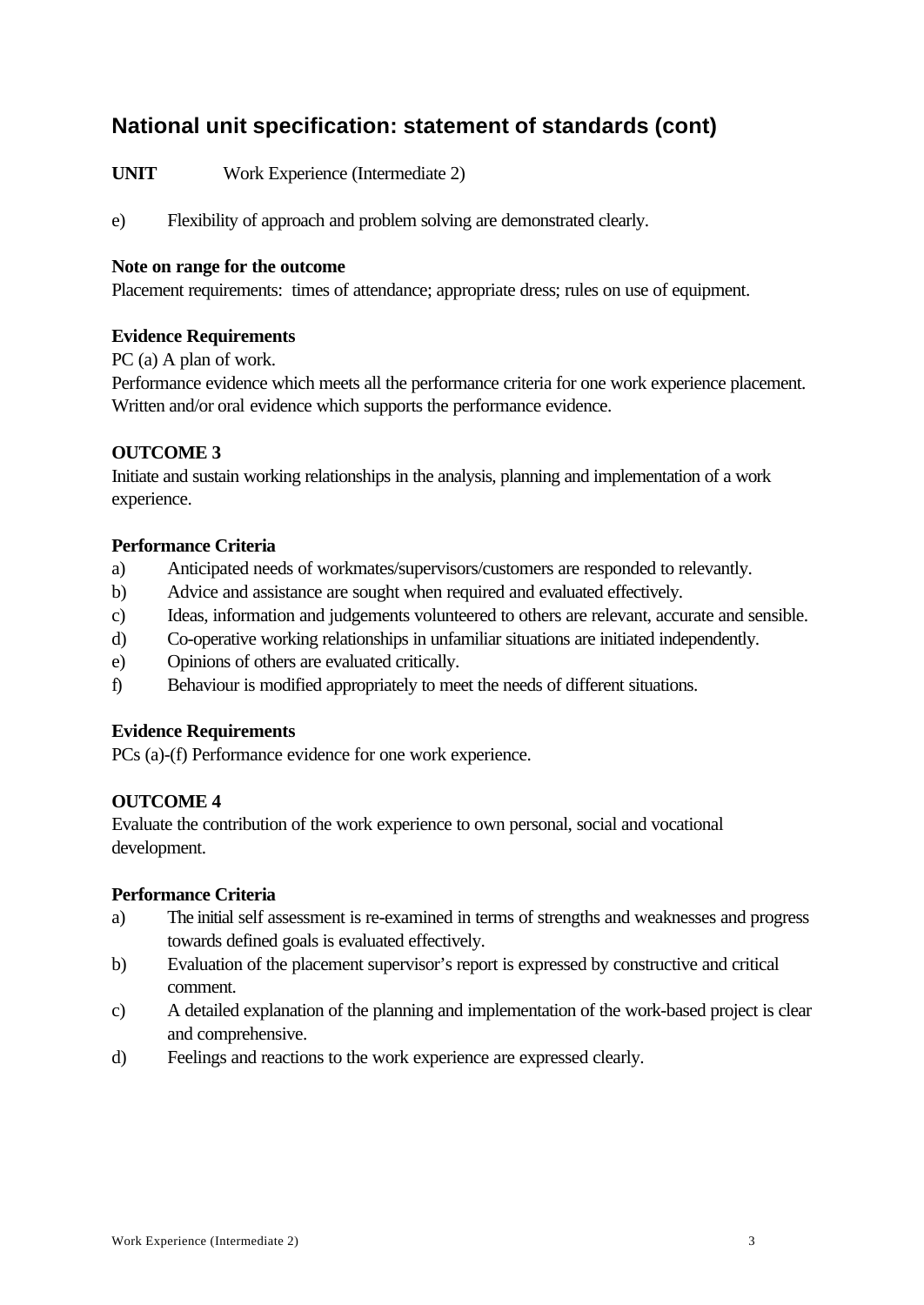# **National unit specification: statement of standards (cont)**

**UNIT** Work Experience (Intermediate 2)

- e) The original application process is evaluated critically and suggestions for improvement are justified.
- f) Performance in task management and interpersonal skills is evaluated and related to future personal, social and vocational goals.

#### **Evidence Requirements**

PC (a) An updated self assessment.

PCs (b)-(f) Written and/or oral evidence for one work experience placement.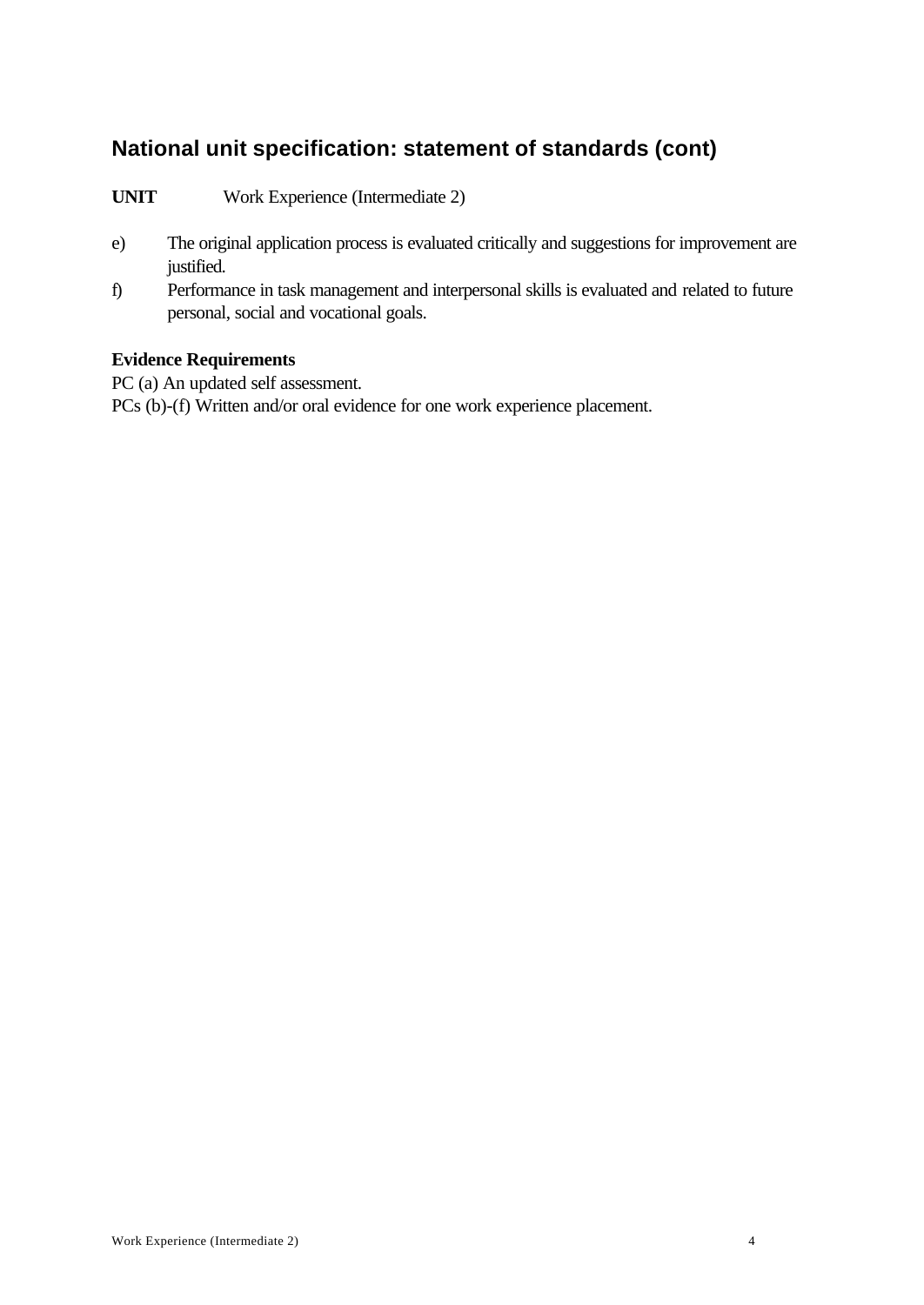**UNIT** Work Experience (Intermediate 2)

This part of the unit specification is offered as guidance. None of the sections of the support notes is mandatory.

### **GUIDANCE ON CONTENT AND CONTEXT**

The unit is largely concerned with the development of such general skills and qualities as identifying candidates' interests and capabilities; finding out about work routines and conventions; exploring working with others; planning and organising; finding out about the organisational structure, processes and equipment of placements; investigating the requirements and career structure of placements. It is also designed to give candidates the opportunity to explore a particular vocational area in order that they may make more informed career choices.

Corresponding to Outcomes 1-4:

1. Individual candidates, working independently, should identify their qualities, skills and interests in relation to work and set personal development goals. Their choice of work placement will be made after examining information from a range of sources which they have identified. Candidates should match their goals with a suitable placement and negotiate a contract with the placement provider. The contract should allow for the candidate's expressed goals to be pursued and the candidate should give evidence that the problems and consequences inherent in the chosen work programme have been considered. The contract should also outline a proposed work based project (eg a study of career paths, training and qualification requirements; a technical study of the processes and products of an organisation; an investigation of a particular job carried out through work shadowing). Candidates will also be expected to record the planning and implementation of the work based project.

The role of the tutor/trainer in this unit is that of consultant as the experience is largely candidate led. The tutor/trainer should ensure that adequate provision is made for the candidate's health, safety and welfare.

2 The contexts for work experience are wide ranging. The candidate should negotiate with the workplace supervisor a suitable programme of activities which will enable him or her to practise vocational skills and also to plan, organise and implement a work based project. The candidate should comply with the terms of this contract and build in opportunities for review of progress. Tutors/trainers and supervisors should be aware of the need to look for evidence of flexibility of approach and problem solving. Appropriate guidelines on safety, insurance and other constraints must be observed.

Placement experience should be a minimum of 60 hours duration (at least 10 of these being devoted to the project) and should normally take place in one location. The project may be presented in a written and/or audiovisual format.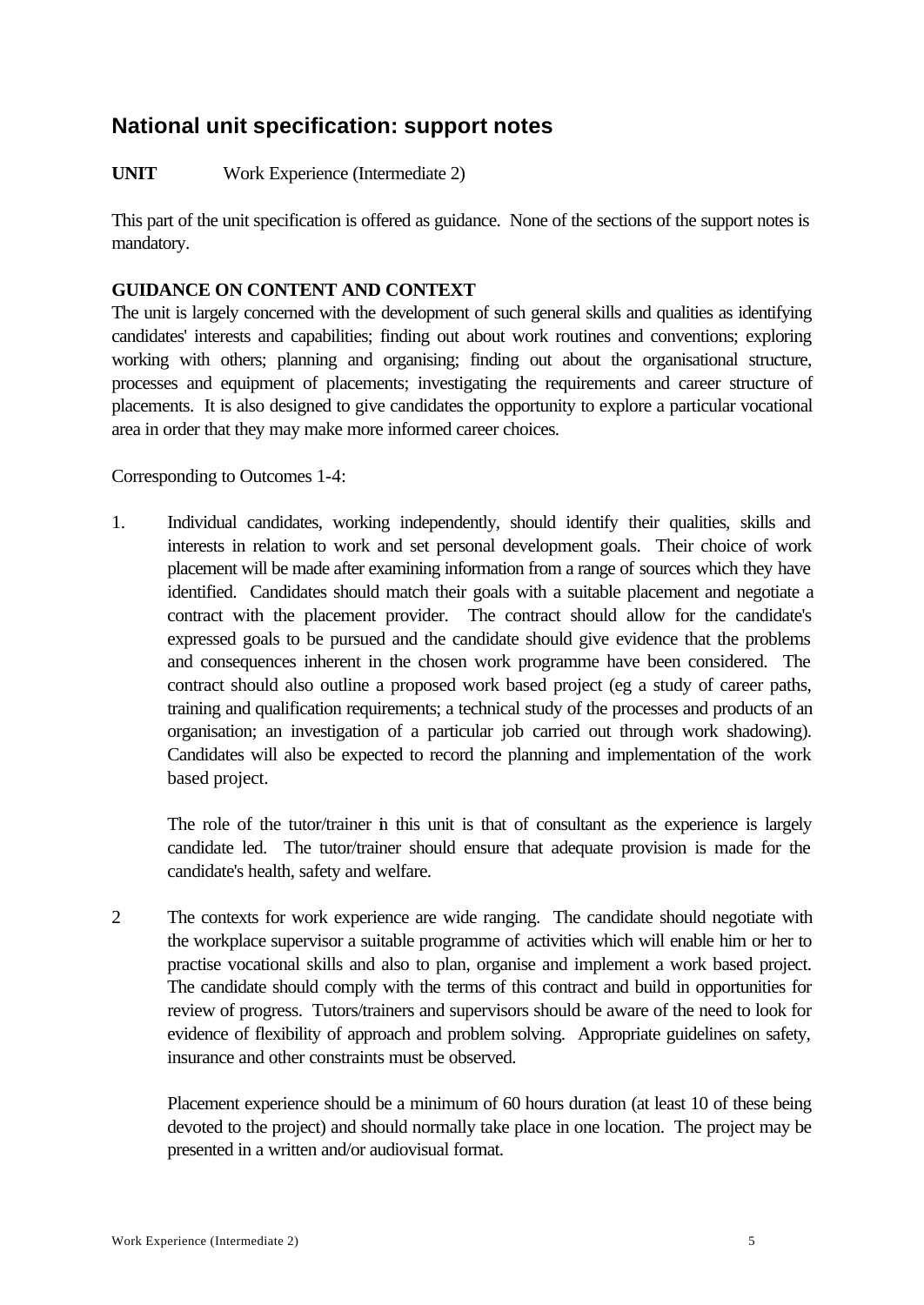### **UNIT** Work Experience (Intermediate 2)

- 3 A high degree of interpersonal skills is required in this unit. Candidates are required to initiate co-operative working relationships and to anticipate and respond to the needs of others. The work programme and the project will provide the opportunity to use interpersonal skills in a wide range of contexts; to seek and evaluate advice and to show evidence of volunteering ideas, information and judgement. It will also enable candidates to present themselves in a manner which they perceive to be appropriate in a variety of situations.
- 4 During and after the work placement each candidate should review the experience in order to assess personal strengths and weaknesses with a significant degree of insight. The initial self-assessment should be reconstructed to accommodate the learning gained and the candidate should identify progress towards developmental goals. The interview provides an opportunity for the candidate to evaluate and comment on the report of the workplace supervisor and to conduct a detailed explanation of the project findings. Candidates should review the value of the learning experience to their own personal, social and vocational development, in particular to future plans for work, education or training.

#### **GUIDANCE ON TEACHING AND LEARNING APPROACHES**

The tutor's/trainer's role will be largely consultative and he or she will be a resource for planning, interview techniques, time management advice, planning of the work based project, information on health and safety, codes of practice etc. The tutor/trainer may also act as a general mentor should the candidate require support and encouragement.

It is expected that in the course of the unit each candidate will compile a folder of assessment evidence containing self-assessment sheets, a planning sheet for the work experience, log sheets which record the activities undertaken by the candidates during the work placement and the findings of the work-based project and a final review sheet with reflections on the work experience and its relevance to personal and social development.

Corresponding to Outcomes 1-4:

1. Induction to the unit including explanation of its key features and establishing working relationships.

Involving candidates in decision making is valuable for personal development as well as being a powerful motivating factor. In this unit the areas for negotiation are wide ranging and cover most of the stages of the planning and implementation of the work experience.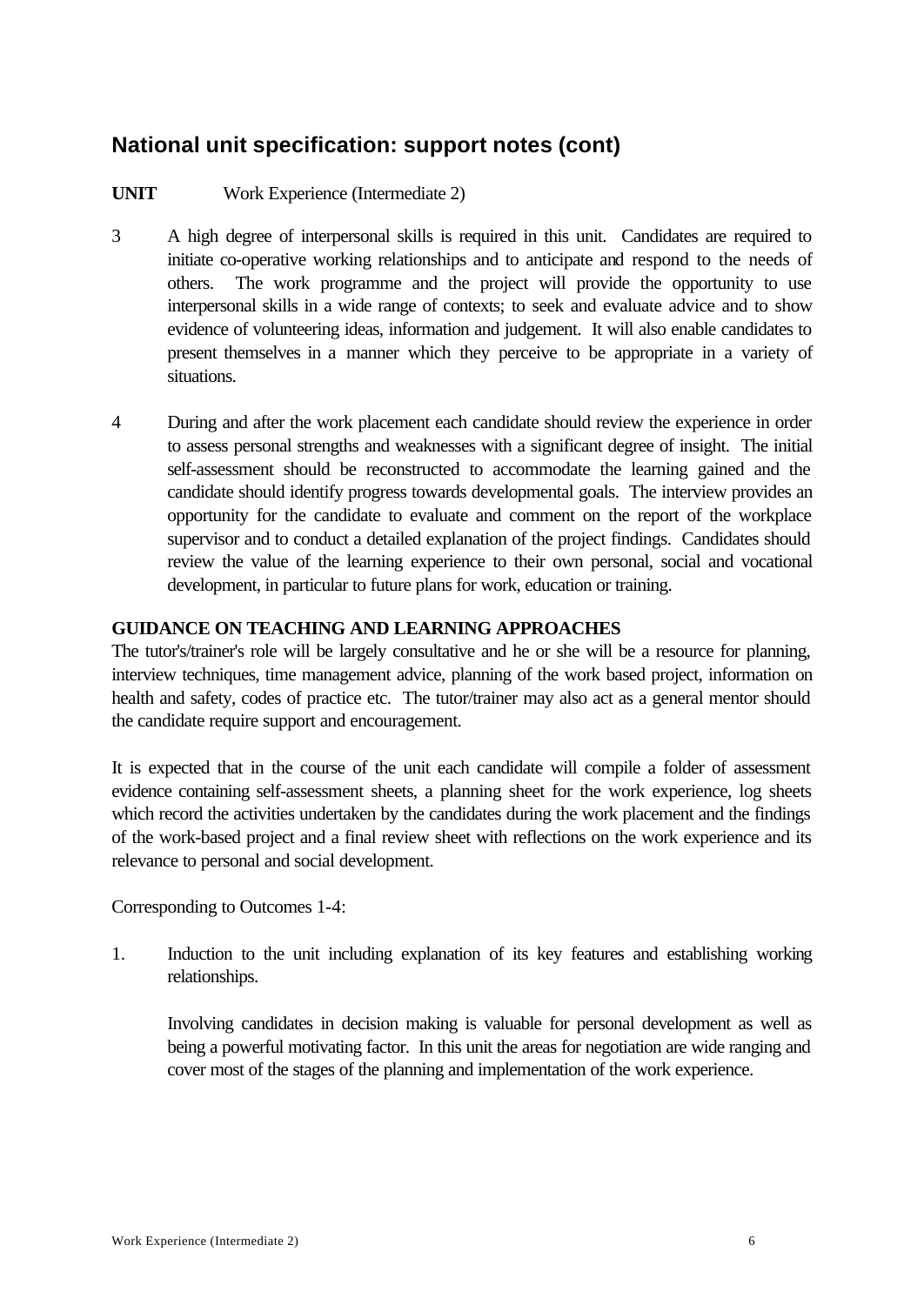### **UNIT** Work Experience (Intermediate 2)

Individual and group exercises to enable candidates to make a realistic assessment of their qualities and skills should be carried out. Tutors/trainers may ask candidates to extend their self-assessment to the production of a curriculum vitae which could be used when contacting the placement provider. The setting of personal goals should only be completed after the final choice of placement has been made.

Choice of work placement should be made after consideration of print materials, videos, experiences of group members, visits to work places, speakers, careers specialists etc. Many areas have local registers of companies and these can be used in addition to business directories, computer databases, Yellow Pages etc. Examples of previous programmes and contracts can be used to inform candidates and help them negotiate a work placement. Candidates must realise that they may not always be in a position to achieve precisely the contract they want and that compromise may be needed. Possible future use of a particular placement may depend on the candidate's tact and diplomacy in this matter. Considerable flexibility should be shown by the tutor/trainer to enable candidates' to contact placements, attend interviews etc.

Communication skills can be integrated into this phase of the unit through letter writing, telephoning, interviewing, composition of curriculum vitae etc. Thus the candidate may learn how to operate effectively in formal situations. Equally as important are informal networks making and using contacts, having the courage to ask, learning the work culture, tapping possible sources of information such as friends and family. Tutors/trainers may exploit such aspects by allowing candidates to brief and debrief one another in small groups.

Role play, case studies and videos may be used to prepare candidates for the type of activities in which they may be involved and to help them decide on appropriate use of skills and behaviours in a variety of situations.

2 Candidates should record experiences as they occur in log sheets/work diary and should be encouraged to monitor their own progress. The work supervisor should produce a short report to agreed specifications to record the candidate's performance and progress in the workplace. This report should cover not only vocational skills but also interpersonal skills and growth. Tutors/trainers should be careful to highlight the requirements of Outcome 3 and to emphasise the need for candidates to record their experiences in these areas.

The tutor/trainer should visit the candidate during the work placement. When all aspects of the work-placement, including the project, have been agreed, the tutor/trainer and the candidate should set times for interim review sessions. In many areas of work experience the tutor's/trainer's knowledge may not exceed that of the candidate. It is important to recognise this limitation and for the tutor/trainer to play a supportive role.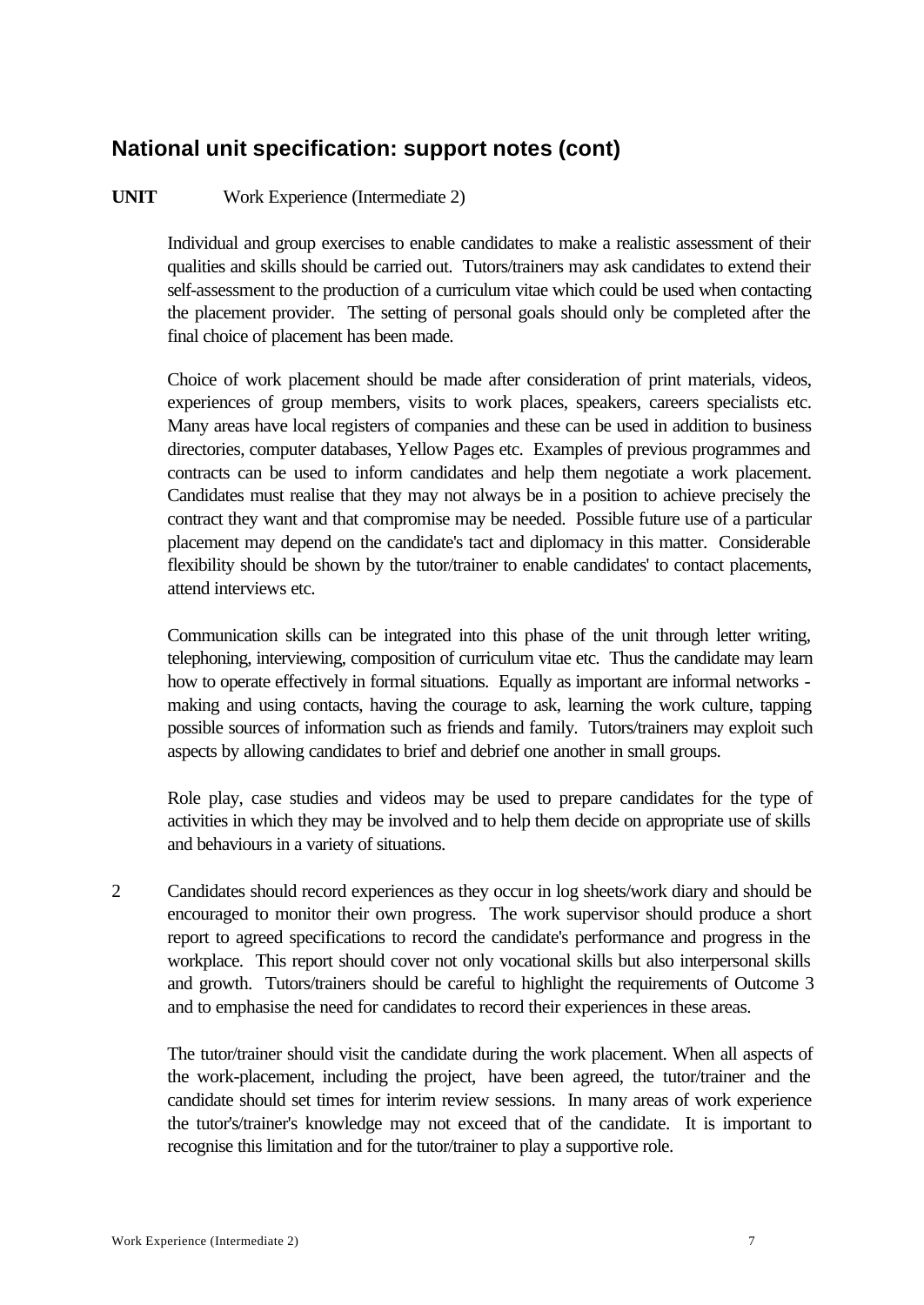### **UNIT** Work Experience (Intermediate 2)

3 All learning activities should be designed to develop personal and social development skills. Initially the role of the tutor/trainer is to offer support and active guidance to the candidates. However candidates must have the opportunity to do things for themselves, to make choices and decisions, to ask for assistance from the tutor/trainer and others when this is felt to be necessary, to interact with others and to try out new activities and new roles in a climate which feels safe.

The work placement will be a new environment for many candidates and preparation for the placement should recognise this so that candidates are thoroughly prepared before commencing the placement.

4 In an interview with each individual, the tutor/trainer will discuss the activities undertaken throughout the unit and the feelings of the candidates towards these. The interviews should be of sufficient length to allow a thorough investigation of the candidate's learning. Tutors/trainers should not prompt performance but should create an atmosphere and framework within which candidates are encouraged to speak openly about their progress towards the defined goals, their feelings and reactions in

relation to the tasks undertaken and the contribution which the learning activities have made towards their personal, social and vocational development.

### **GUIDANCE ON APPROACHES TO ASSESSMENT**

During the unit the candidate is required to contribute to the planning and to complete a work experience placement during which he or she should assemble a folder of assessment evidence in relation to outcomes. Personal interviews are central to the assessment and will be used to explore the candidate's experiences in the work placement in relation to the stated performance criteria.

The tutor/trainer may conduct personal interviews with individual candidates or with groups, as appropriate. The interviews will take place on an on-going basis throughout the unit and should draw on relevant evidence from the candidate's assessment folder.